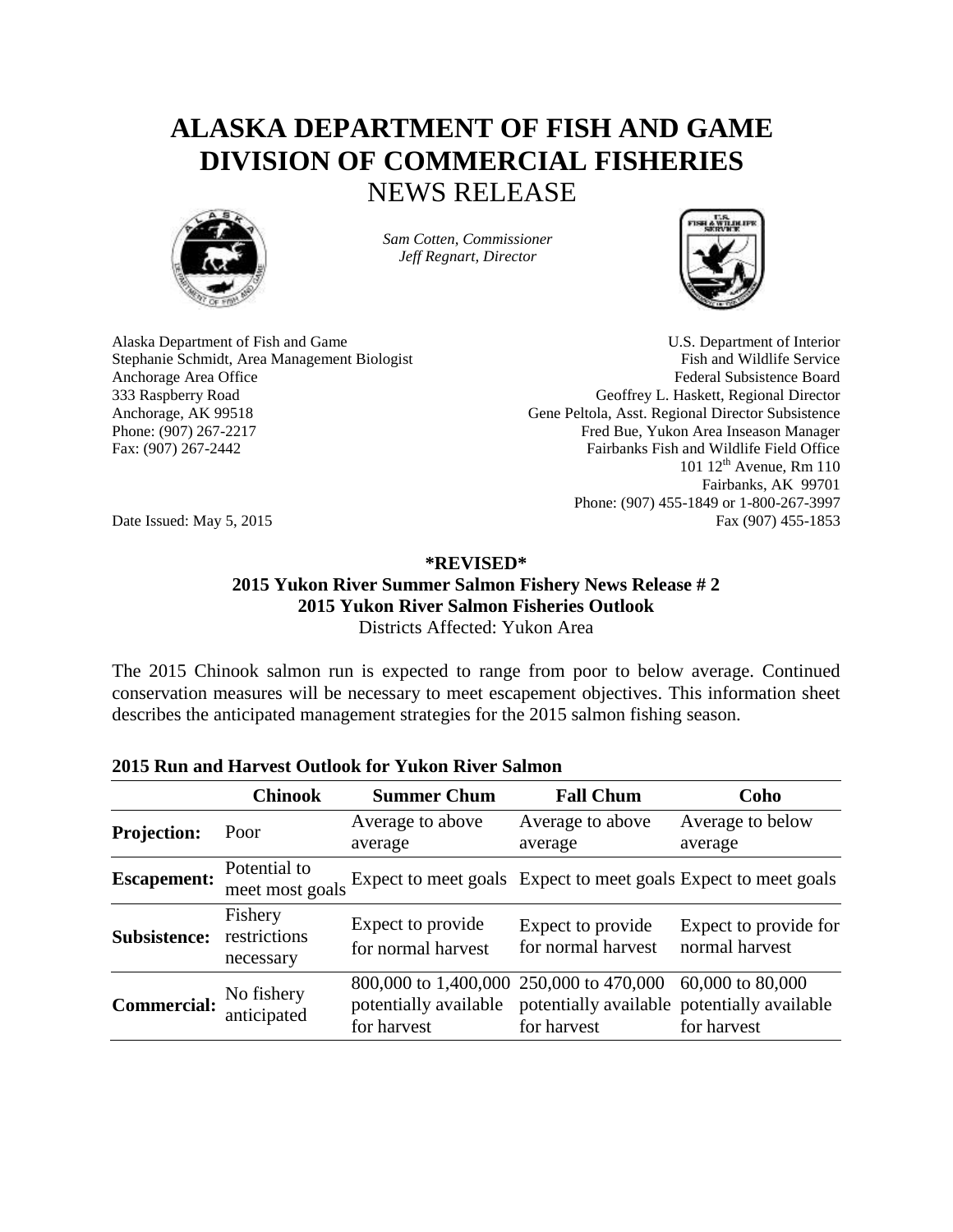### **Management Strategies**

- Before Chinook salmon enter the river, subsistence fishing opportunity for non-salmon species will be provided and gillnets will be restricted to 6-inch or smaller mesh size.
- As the Chinook salmon run begins to build, subsistence salmon fishing will close chronologically in each district based on the migration timing of Chinook salmon swimming upriver. The closure is expected to be in place to protect each of the Chinook salmon pulses. Fishermen in the Coastal District, Koyukuk, Innoko, and Tanana Rivers should also expect some closed fishing time to protect Chinook salmon in those areas.
- During subsistence salmon fishing closures, non-salmon species may be harvested using 4-inch or smaller mesh size gillnets not exceeding 60-feet in length. However, targeting of Chinook salmon with this gear type will not be allowed. This opportunity to harvest non-salmon will be reduced or discontinued if this gear is used to target Chinook salmon.
- When summer chum salmon become abundant, subsistence and commercial fishing opportunities will be provided with selective gear such as dip nets, beach seines, and manned fish wheels that require the immediate and careful release of all Chinook salmon alive.
- Fishermen are strongly encouraged to avoid fishing when and where Chinook salmon may be encountered. Subsistence restrictions will be relaxed after the majority of the Chinook salmon run has passed through each section of river in order to harvest other species.
- If confidence is high that the Chinook salmon run is within the pre-season outlook range and escapement goals are likely to be met, the use of 6-inch gillnets may be considered to allow the selective harvest of summer chum salmon and small Chinook salmon between pulses when incidental catches of Chinook salmon would be expected to be low.
- The sport fishery for Chinook salmon will be closed throughout the U.S. portion of the Yukon River drainage, excluding the Tanana River drainage. Chinook salmon may not be retained or possessed. Restrictions for the Tanana River drainage will be announced in early June.
- The fall chum salmon run is anticipated to be of sufficient size to provide for full subsistence opportunity with a surplus for commercial harvest.
- The fall chum salmon commercial fishery is expected to begin in the Lower Yukon Area in the middle of July.

The 2015 Chinook salmon outlook is for a run size range of 118,000 to 140,000. This range is similar in size to the run observed in 2014 and requires subsistence harvest restrictions in order to assure minimum escapement objectives are met. As in recent years, initial management will be based on the expectation that the 2015 Chinook salmon run size will likely be near the lower end of this range. However, management strategies may change based on inseason run assessment information.

The following chart shows the historical estimated Chinook salmon total run size in the Yukon River, illustrating the drastic decline in production beginning in 1998. The cause of this drop in production remains largely unknown.